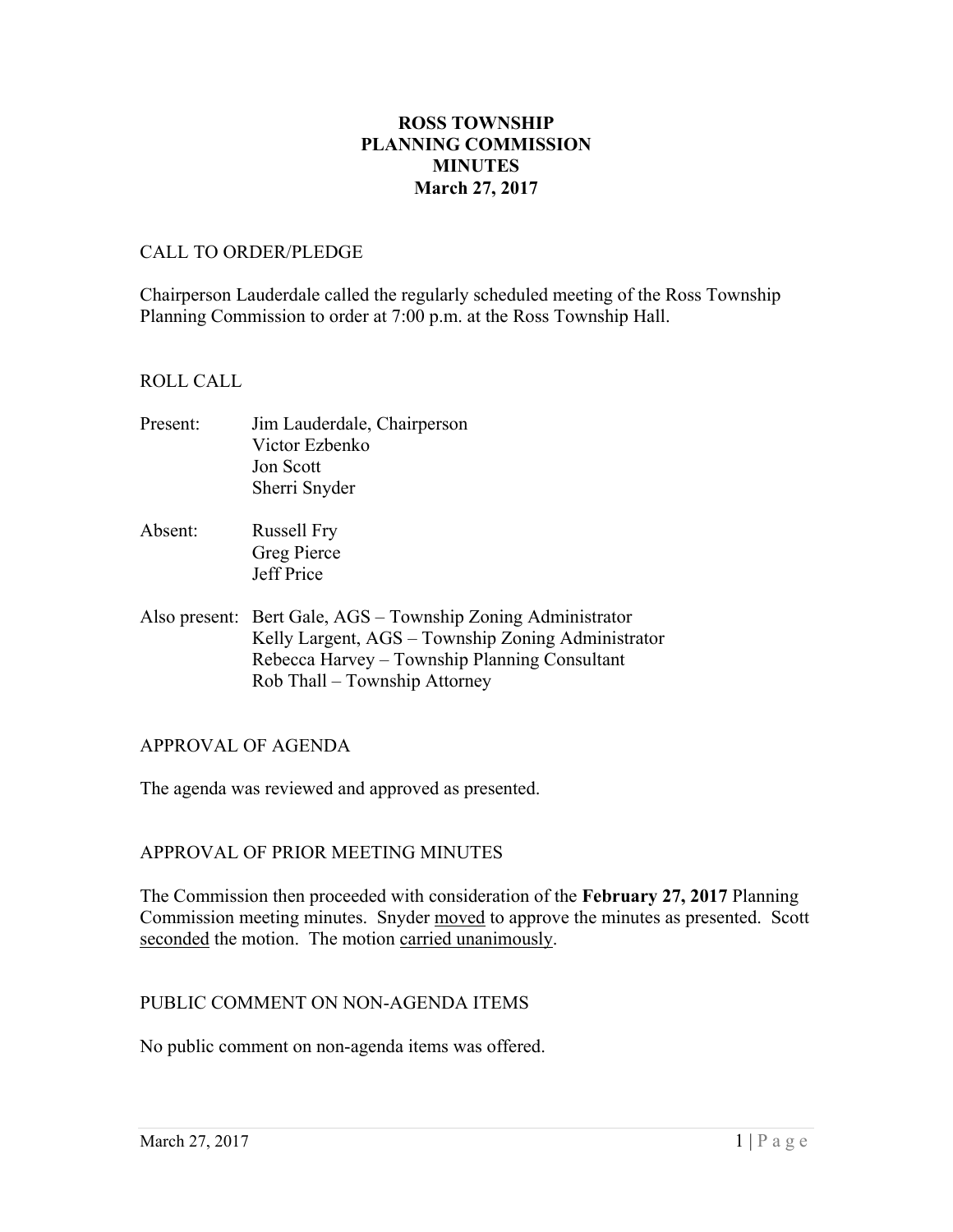### NEW BUSINESS

1. 2017-2018 Planning Commission Meeting Schedule

Scott moved to adopt by resolution the proposed 2017-2018 Planning Commission Meeting Schedule. Snyder seconded the motion. The motion carried unanimously.

2. Election of Officers

Snyder moved the nomination and election of Lauderdale as Planning Commission Chair for the 2017-2018 fiscal year. Scott seconded the motion. The motion carried unanimously.

Chairperson Lauderdale moved the nomination and election of Price and Fry as Planning Commission Co-Vice Chairs for the 2017-2018 fiscal year. Snyder seconded the motion. The motion carried unanimously.

Chairperson Lauderdale moved the nomination and election of Fry as Planning Commission Secretary for the 2017-2018 fiscal year. Snyder seconded the motion. The motion carried unanimously.

3. Public Hearing – SLU/SPR for Residential Accessory Building (Bartlett)

The next matter to come before the Commission was consideration of the request by Clint Bartlett for special land use permit/site plan review for the proposed construction of a 24 ft x 48 ft residential accessory building within the front yard. The subject property is located 14901 Augusta Drive and is within the R-R District.

Chairperson Lauderdale opened the public hearing.

Gale referenced the application material and summary review provided on the request. He noted that the accessory building is proposed to be located within the 'front yard' and pursuant to Section 18.4 D., Zoning Ordinance is subject to the special land use permit process.

Clint and Nicole Bartlett were present on behalf of the application. Clint Bartlett stated that the proposed accessory building will be of pole construction and will be used for residential-related storage. He noted that an attached garage currently serves the site but is not adequate in size to provide needed storage.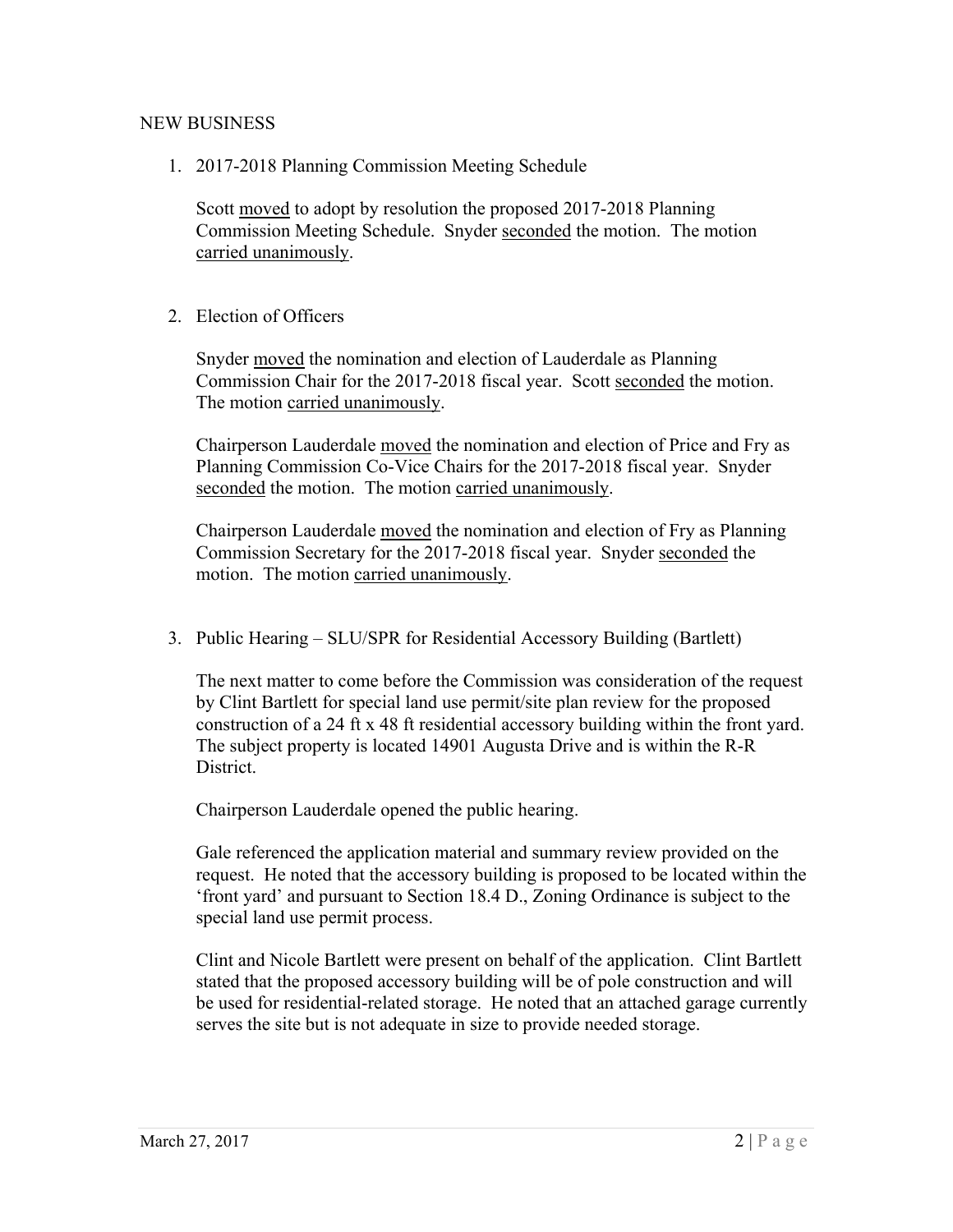Nicole Bartlett distributed photos of the subject property and noted the following regarding the accessory building proposal:

- site characteristics limit placement of the accessory building in the back yard (e.g. variations in topography, location of septic system);
- the property lines are at an angle to Augusta Drive and compliance with side setback requirements limit the ability to square the accessory building with the existing house;
- the front yard is large (due to the placement of the existing residence) and will allow for vehicle accessibility using the existing turn-around driveway;
- the accessory building design and siding will match the existing house with windows located to face the road.

Ezbenko referenced the building patterns on surrounding properties and noted the presence of several front yard accessory buildings. He questioned the setback of the existing house on the site. The Bartletts stated that the house is set back approximately 135 ft from the roadway.

Chairperson Lauderdale referenced correspondence received from a neighboring property owner (Ellen Kellay) dated March 16, 2017 wherein support for the proposal is provided.

No further public comment was offered on the matter and the public comment portion of the public hearing was closed.

The Board proceeded with a review of the application pursuant to Section 18.4 C. – residential accessory buildings/structures. It was confirmed that the proposed building will meet setback, height and lot coverage requirements but is proposed to be located in the 'front yard'. Pursuant to Section 18.4 D., the following was noted:

- the proposed accessory building is allowable as a special land use;
- the proposed accessory building is located in excess of 5 ft from all lot lines:
- the proposed accessory building is proposed to be used for residential storage;
- a variance is not requested/required for the proposed accessory building; and
- adequate application material has been presented to allow for site plan review pursuant to Article 21.

In consideration of the Special Land Use Criteria set forth in Section 19.3, the Board concluded the following: the proposed accessory building location will be compatible with the building patterns on surrounding properties; the proposed accessory building is consistent in size/design of buildings allowed within the R-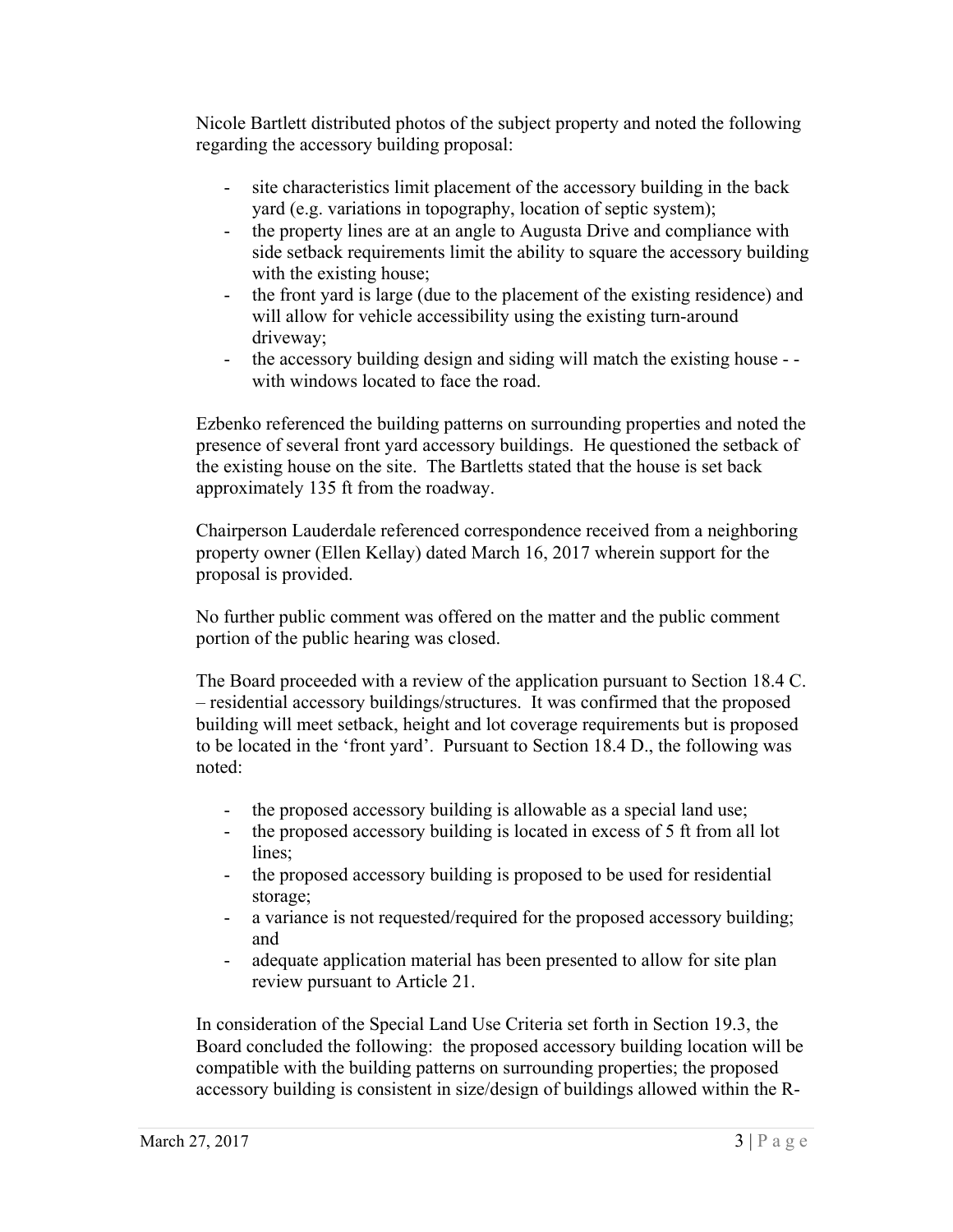R District; the proposed building location will require minimal site disturbance and have limited impact on the natural environment; the proposed building will not adversely affect public services or facilities serving the area; adequate parking will be provided on the site; and, the proposed building will not be detrimental to adjacent properties or the public health, safety or general welfare of the community given the size of the property, the proposed building setbacks, the proposed building size/design, and the comparable building patterns on properties in the surrounding area.

It was noted that the site plan presented was acceptable (per Section 21.4) and that the proposal meets the Site Plan Review Criteria set forth in Section 21.6 B.

It was reiterated that the above findings were based on the application documents presented and the representations made by the applicant at the meeting.

Scott then moved to grant Special Land Use Permit/Site Plan Approval for the proposed accessory building on the subject property based upon the review findings of Section 18.4 D. – residential accessory buildings/structures, Section 19.3 – Special Land Use Criteria, and Section 21.6 – Site Plan Review Criteria, and noting the following:

- 1. the site plan presented was acceptable, with the information required by Section 21.4 B., C. and E. waived per Section 21.4 T;
- 2. the location of the proposed accessory building (within the front yard) will still be set back further than existing accessory buildings on adjacent lots;
- 3. the proposed accessory building will be provided a substantial setback from the abutting roadway; and
- 4. the proposed accessory building will be used for a purpose incidental to residential uses allowed within the R-R District.

Snyder seconded the motion. The motion carried unanimously.

# UNFINISHED BUSINESS

1. 2016 Planning Commission Annual Report

Chairperson Lauderdale provided an overview of the draft Planning Commission Annual Report for Fiscal Year 2016-2017. Snyder inquired regarding the time line associated with Item 5 – continue to assist in the implementation of the Ross Township Recreation Plan. Scott noted that Phase I.a. constitutes the engineering phase of the trail segment and is estimated to be completed by the end of 2017. Trail construction (Phase I.b.) should be completed by 2018. Phase II does not currently have a timeline.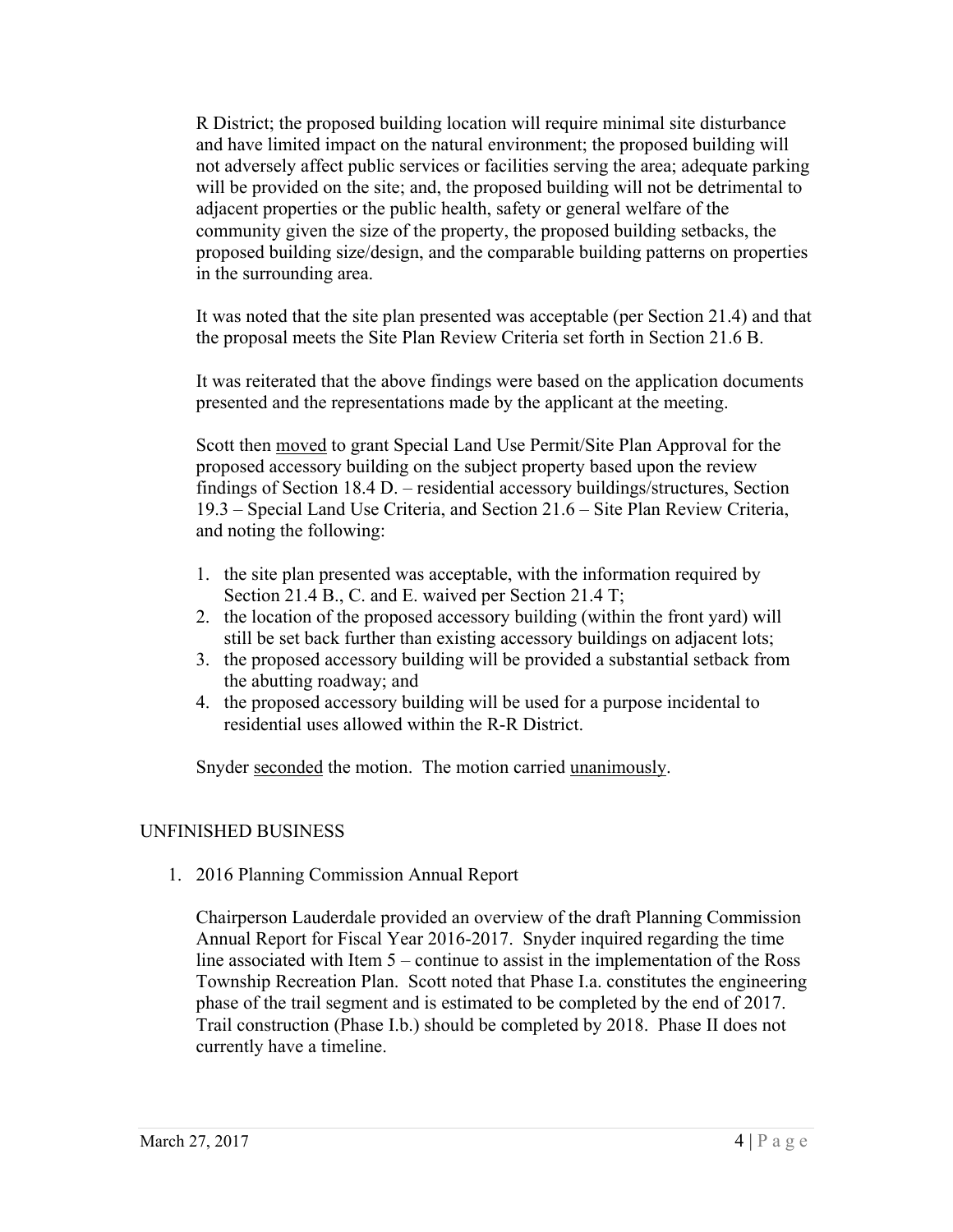The Commission noted the accuracy and completeness of the report and agreed that no changes were necessary.

2. Article 20, Item 13.B.2. – Access from a County Primary Road or State Trunkline

Chairperson Lauderdale referenced Planning Commission discussion of the matter in February wherein it was agreed that there was not support for limiting the identified uses by 'frontage on a primary road' and that the site plan review process generally allows for adequate consideration of access-related issues. Further, the Planning Commission had noted support for the following revisions to Article 20:

- delete Item 1 and Item 2
- keep the access requirement for Item 12 Earth Removal, Quarrying, Gravel Processing and Mining and for the use Ready-Mix Concrete Plant
- establish an access requirement for the use Grain Equipment and Processing
- remove specific frontage/access requirements from remaining special land uses

As directed, Harvey had prepared draft text for Planning Commission consideration. She provided an overview of the proposed amendments to Article 20. It was noted that the reference to 'Item 34' in the draft text should be revised to read 'Item 35'.

The Planning Commission expressed agreement with the amendments reflected in the draft text, noting that the changes improve the clarity of the standards and address the identified issues. Snyder then moved to accept the draft text, as revised, for public hearing. Scott seconded the motion. The motion carried unanimously.

# 3. Sign Ordinance

Chairperson Lauderdale referenced previous discussions held regarding needed changes to the sign ordinance to address content-neutral sign requirements. Harvey reported that she has drafted the required revisions to the sign ordinance and is prepared to submit the draft text to Attorney Thall for review.

Attorney Thall stated that Michigan Townships Association (MTA) has just completed development of a model sign ordinance in response to the contentneutral ruling by the Supreme Court and will be releasing same in April/May. Attorney Thall and Harvey agreed to review/revise the draft text in consideration of the model ordinance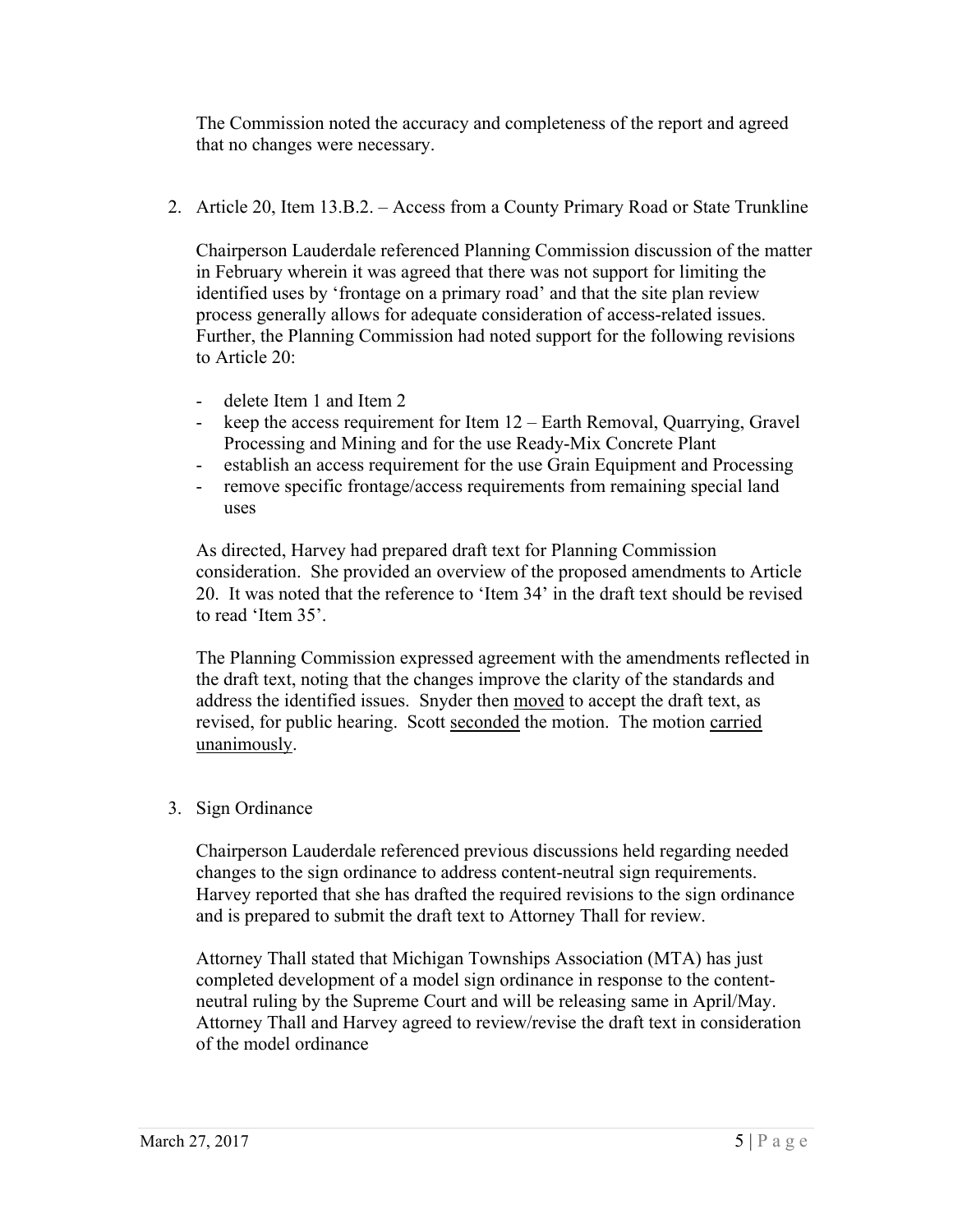4. Article 20, Item 10 – Campgrounds / Item 21 – Seasonal Campgrounds

Chairperson Lauderdale referenced correspondence from Attorney Thall regarding a possible conflict in the Zoning Ordinance regarding the regulation of 'campgrounds' and 'seasonal campgrounds' and the Planning Commission's discussion of the matter in February.

He noted that the Planning Commission had agreed in February that there appeared to be merit in distinguishing between a 'campground' and a 'seasonal campground' due to applicable parcel size limitations. It had been further agreed that the standards in the Zoning Ordinance should be consistent with State law and correctly reference applicable laws. Accordingly, the following revisions to the Zoning Ordinance had been suggested:

- add a definition of 'seasonal campground'
- add 'seasonal campground' to the list of 'special land uses' at the beginning of Article 20
- confirm that the reference to State law in Item 20 is accurate
- confirm that the reference to State law in Item 21 C. is accurate; review the remaining standards of Item 21 for clarity and appropriateness
- add 'seasonal campgrounds' as a special land use within the R-R District

As directed, Harvey had prepared draft text for Planning Commission consideration. She provided an overview of the proposed amendments to Article 20, highlighting the following suggested changes:

- amend Section 2.2 so as to add a definition of 'campground' - such as the definition of 'campground' set forth in the Barry County Zoning Ordinance;
- amend Item 20 to add the title 'Campgrounds' and restructure its reference to the applicable state laws;
- amend Item 20 so as to add standards specific to 'campgrounds' - such as the existing standards for 'seasonal campgrounds' set forth in Item 21 and the 'regulations and conditions' set forth for 'campgrounds' in the Barry County Zoning Ordinance;
- delete Item 21 'Seasonal Campgrounds'.

Lengthy Planning Commission discussion ensued regarding the approach set forth in the draft text to regulate 'campgrounds' and 'seasonal campgrounds' under a single provision. It was noted that there is currently a distinction made in the Ordinance between a 'campground' and a 'seasonal campground' with respect to parcel size requirements. Specifically, the Ordinance establishes a minimum parcel size of 20 acres for a 'campground', while a 'seasonal campground' requires 5 acres of 'camping and recreation area'. The need for a minimum parcel size requirement was questioned. The following was noted: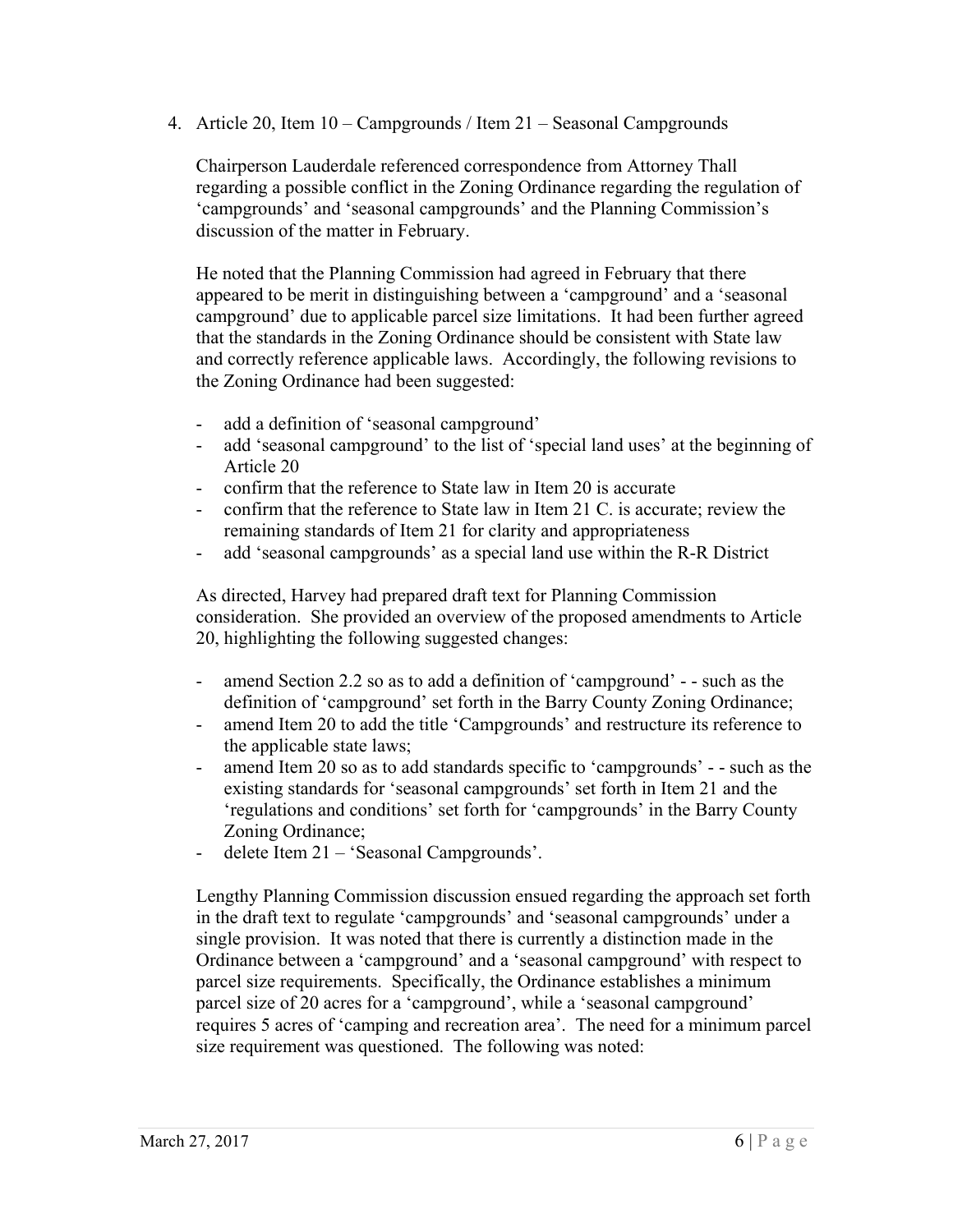- use-related standards are intended to manage impact and guide development design;
- an acreage standard does not necessarily address use impacts, but can be effective in eliminating potential development sites;
- 'campgrounds' are only allowed within the R-R District;
- is it a concern that a campground might develop on a small site in an inappropriate area within the R-R District (ie. near R-1 or R-2 zoning);
- could this concern be more appropriately addressed through the establishment of design standards;
- increased setbacks from adjacent residential zoning/land use are already required by Item 5, Article 20;
- both permanent and seasonal campgrounds can be large or small, and generally operate primarily during the summer;
- the 'seasonality' of a campground does not seem to be related to 'use impacts' - - why distinguish by the 'seasonality' of a campground with an acreage standard.

Ezbenko stated that he supports the proposal to address both 'campgrounds' and 'seasonal campgrounds' under the use provision of 'campgrounds' and to establish appropriate use standards for same.

Snyder stated that she supports a reasonable approach to allowing 'campgrounds' in the Township. She opined that the importance of tourism in Ross Township will increase given the presence of the lakes and the expansion of the trail system and that local campground facilities will be needed.

Chairperson Lauderdale suggested that Planning Commission members review the sample standards/definition provided in the draft text and continue to think about the relevance of an acreage standard for campgrounds in preparation for continued Board discussion in April.

### 5. Watershed Protection Strategies

Chairperson Lauderdale referenced Planning Commission discussion of the matter in February wherein it was suggested that the Township consider using an escrow approach in the site plan review fee structure to facilitate expert reviews when required. He noted that Harvey was directed to work with Attorney Thall in the development of a Zoning Ordinance provision that would implement such an approach.

Harvey referenced Draft #1 of proposed amendments to Section  $21.5 -$  Final Site Plan Submittal and Review Scheduling Procedures and Section 21.13 – Fees. Attorney Thall stated that there is merit in the approach reflected in the draft text and suggested that amendments to Article 19 may also be in order.